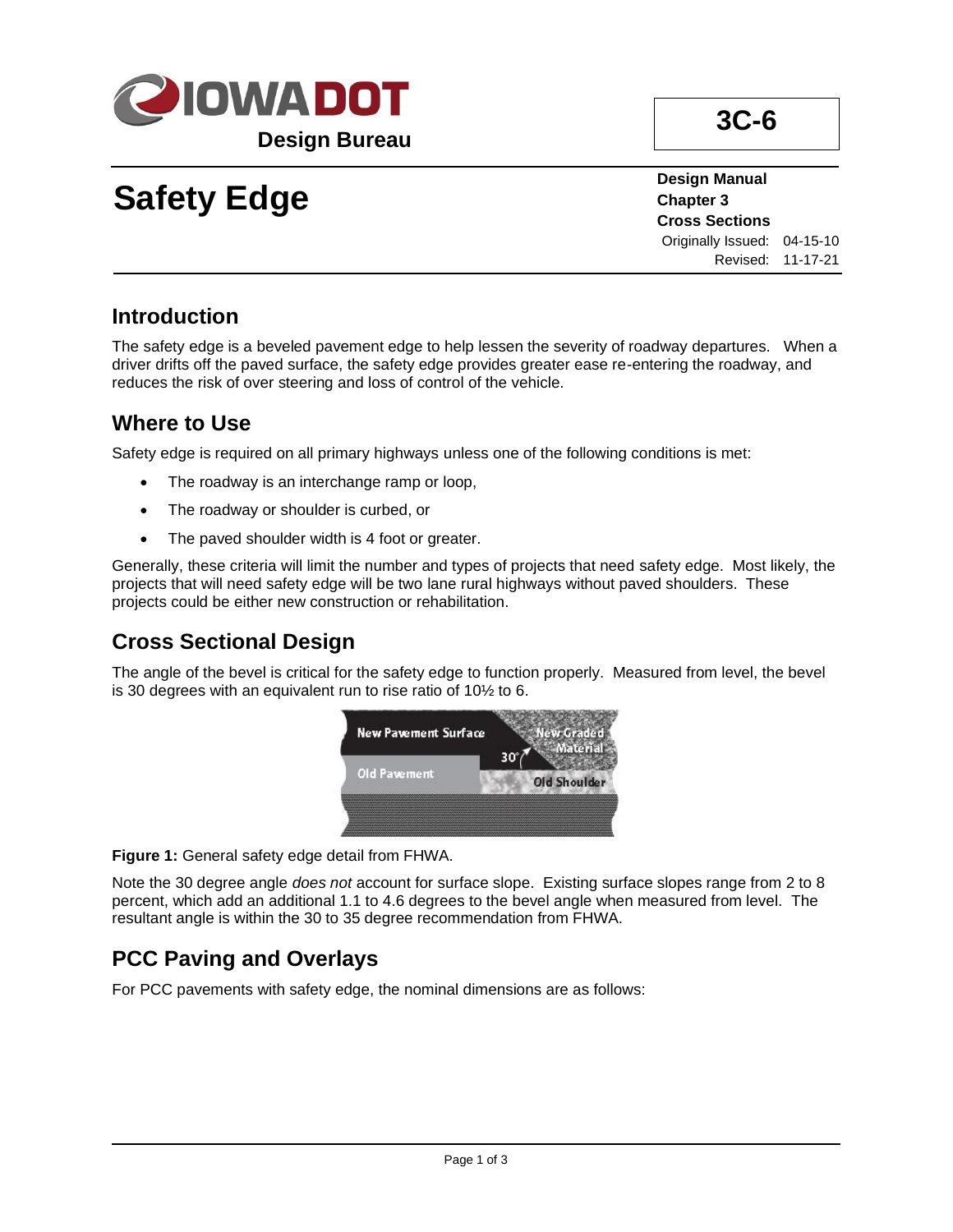

**Figure 1:** Safety edge dimensions for PCC pavements.

These details prescribe a 1 foot widening to accommodate the safety edge, and for the safety edge to be 6 inches deep. To allow proper finishing with a paver, a minimum 1 inch vertical face is required beneath the safety edge.

On the primary highway system, there are no cases where PCC paving is less than 7 inches thick.

#### **HMA Paving and Overlays**

For HMA pavements with safety edge, the nominal dimensions are as follows:



**Figure 2:** Safety edge dimensions for HMA pavements.

These details prescribe a 30 degree safety edge beginning at the edge of the original pavement width for the full depth of the paving.

#### **Plan Details**

Show the safety edge on the appropriate roadway typical when it is required.

Without any additional paved shoulder, a roadway with 12 foot lanes will need the safety edge.



**Figure 3:** Addition of safety edge to a 12 foot PCC Lane.

For PCC pavement, the additional width for the safety edge is included in the paving area computation.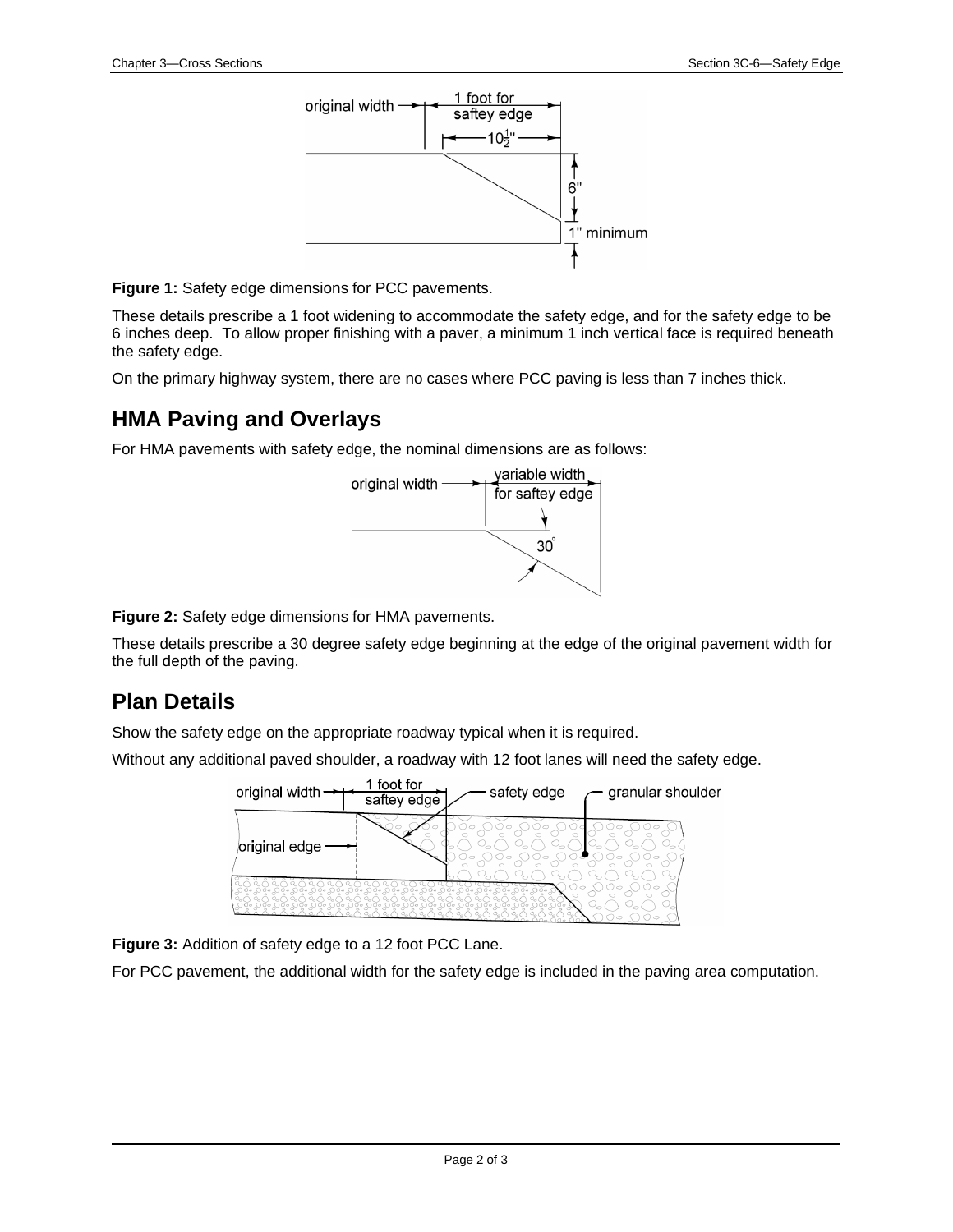

**Figure 4:** Addition of safety edge to a 12 foot HMA Lane.

For HMA pavement, the additional quantity for the safety edge is included in the tonnage computation.

Alternately, when resurfacing an existing roadway that has granular shoulders or paved shoulders less than 4 feet, a safety edge is constructed as shown in Figures 5 and 6. The safety edge may also be used when the paved shoulder width is 4 foot or more to provide a better construction sequence for the contractor.



**Figure 5:** Resurfacing Project without base widening.



**Figure 6:** Resurfacing Project with base widening.

As shown in Figure 6, the safety edge is not required on widening units placed with or prior to a resurfacing project. However, the width of the base widening should be maintained on the surface of the overlay.



It is acceptable to overhang the safety edge onto the existing shoulder, provided it is stable condition. In areas where the shoulders are soft or problematic, support the safety edge with a widening unit to ensure the edge will not deteriorate.

Include Standard Road Plan **PV-3** in the Index of Standard Road Plans tabulation.

Refer to Standard Road Plan **PV-3** for areas around intersections and interchanges that are not required to have safety edge.